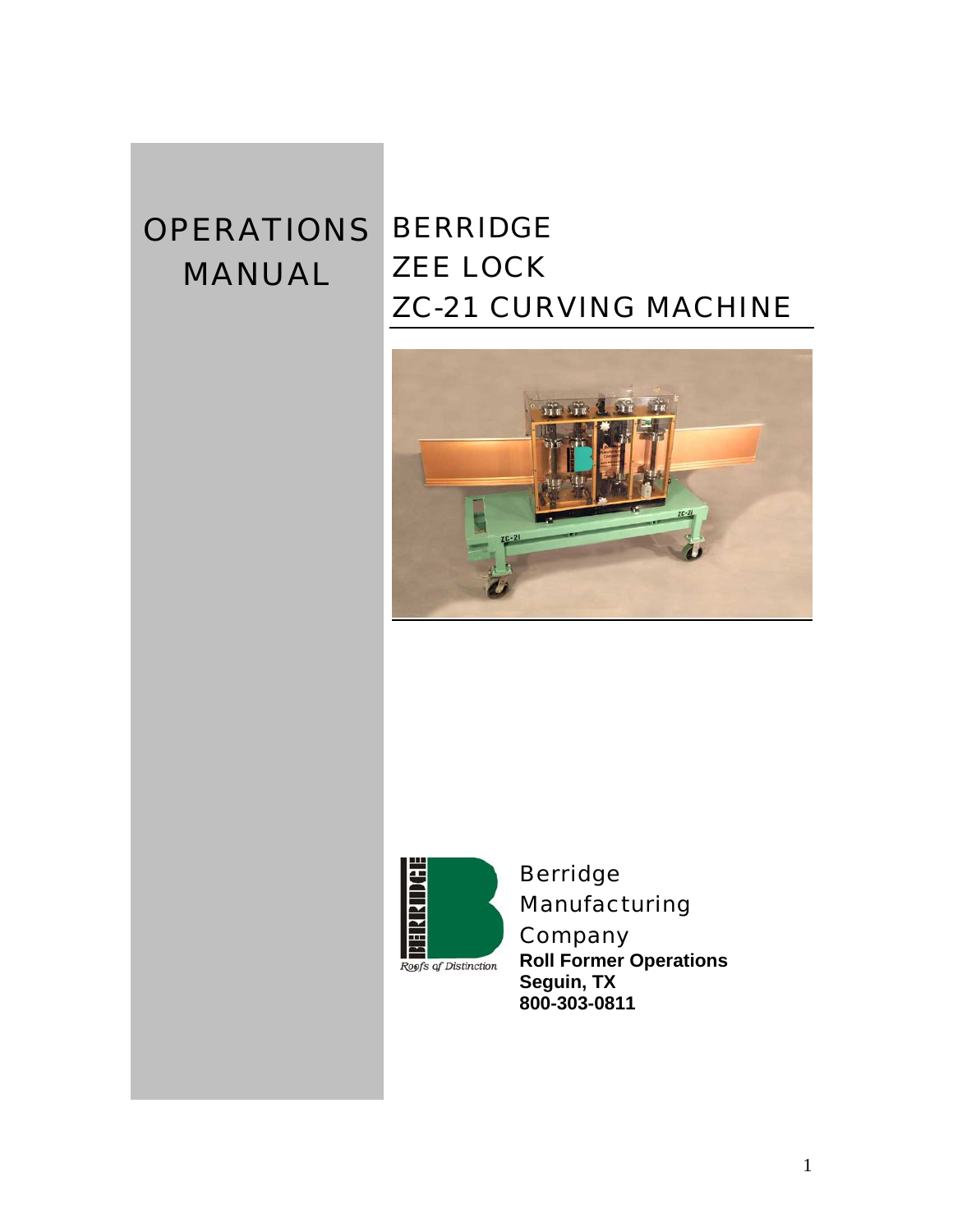## **BERRIDGE ZEE LOCK ZC-21 CURVING MACHINE**

#### **OVERVIEW**

The Berridge Zee-Lock Curving Machine produces convex curved Zee-Lock panels plain, rigid profile texture (striated), or ribbed, as well as curved 2-INCH AND 3-INCH Zee-Ribs with and without Vinyl Weatherseal.



#### **ZEE-LOCK PANEL**



The machine is used in tandem with the Berridge SP-21 or SP-21-X portable rollformer to simultaneously produce and curve, or independently, to curve previously produced panels. Used in tandem, the curver is mechanically linked, and electrically interconnected with the rollformer. Wiring on customer-owned SP-21 and SP-21-X portable rollformers must be modified to provide for the interconnection. Call Berridge Manufacturing Co. for information at 1-800-303- 0811.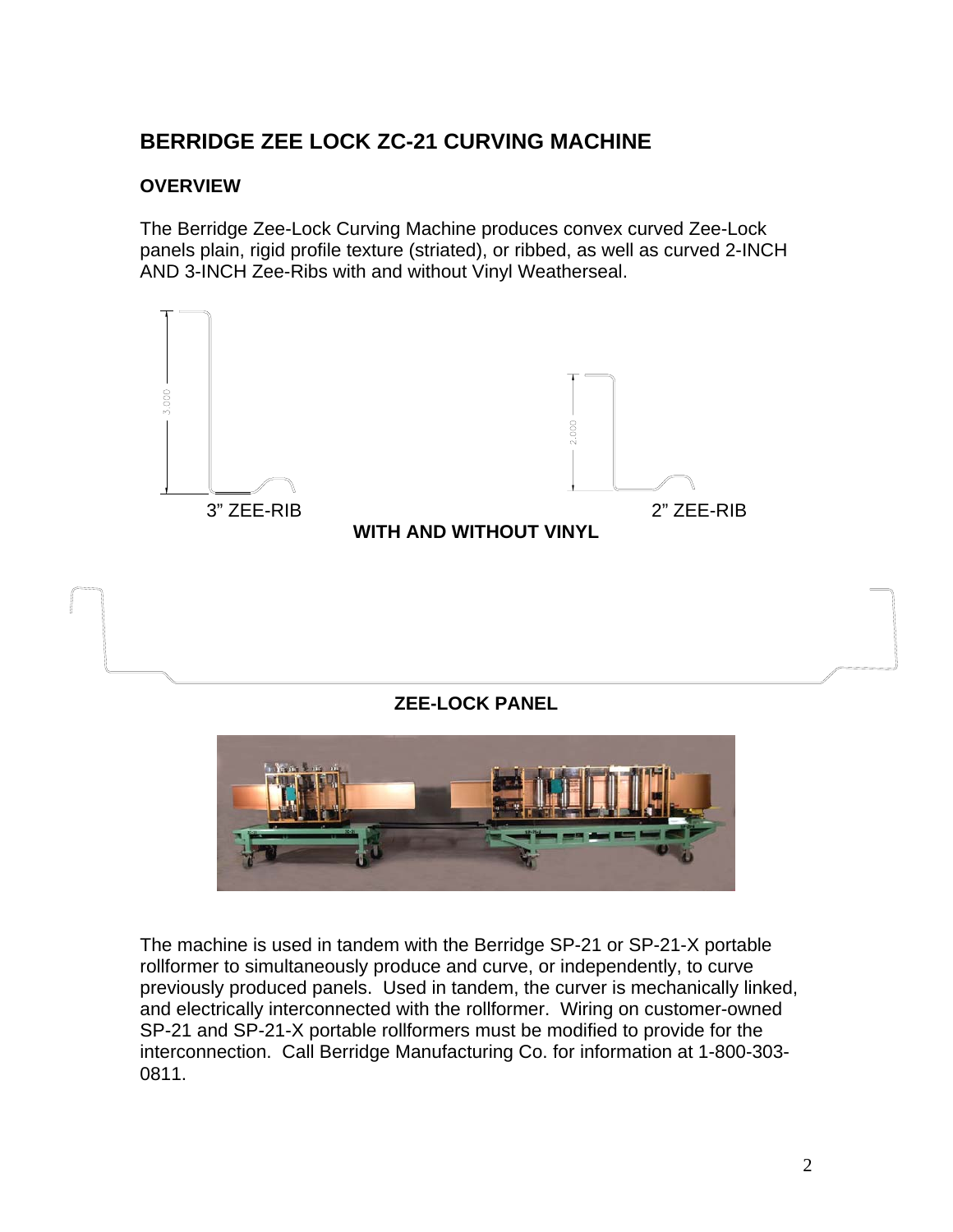#### **PERFORMANCE –**

The curving radius is continuously adjustable down to a documented minimum of 20 feet.

The machine is capable of curving 24 gauge Zee-Lock panels through a full range of radii. 22 gauge steel or Galvalume can be curved at larger radii.

Production speed matches the SP-21 rollformer at forty-five (45) feet per minute.

#### **POWER REQUIREMENTS –**

SP-21 individually requires a 20A, 1P, 208-240VAC single-phase power source.

The Zee-Lock Curver individually requires a 30A, 1P, 120VAC, single-phase power source.

With the two machines used in tandem, the requirements are the same, but power sources must be individually connected directly to the power distribution panel. Combining on a single extension cord is prohibited.

Power cord sizes for *each* machine are as follows:

| Length         | Wire Size  | SP-21  | Curver |
|----------------|------------|--------|--------|
| $0-50$ ft.     | No. 10 AWG | 4-Wire | 3-Wire |
| 50 to 100 ft.  | No. 8 AWG  | 4-Wire | 3-Wire |
| 100 to 150 ft. | No. 6 AWG  | 4-Wire | 3-Wire |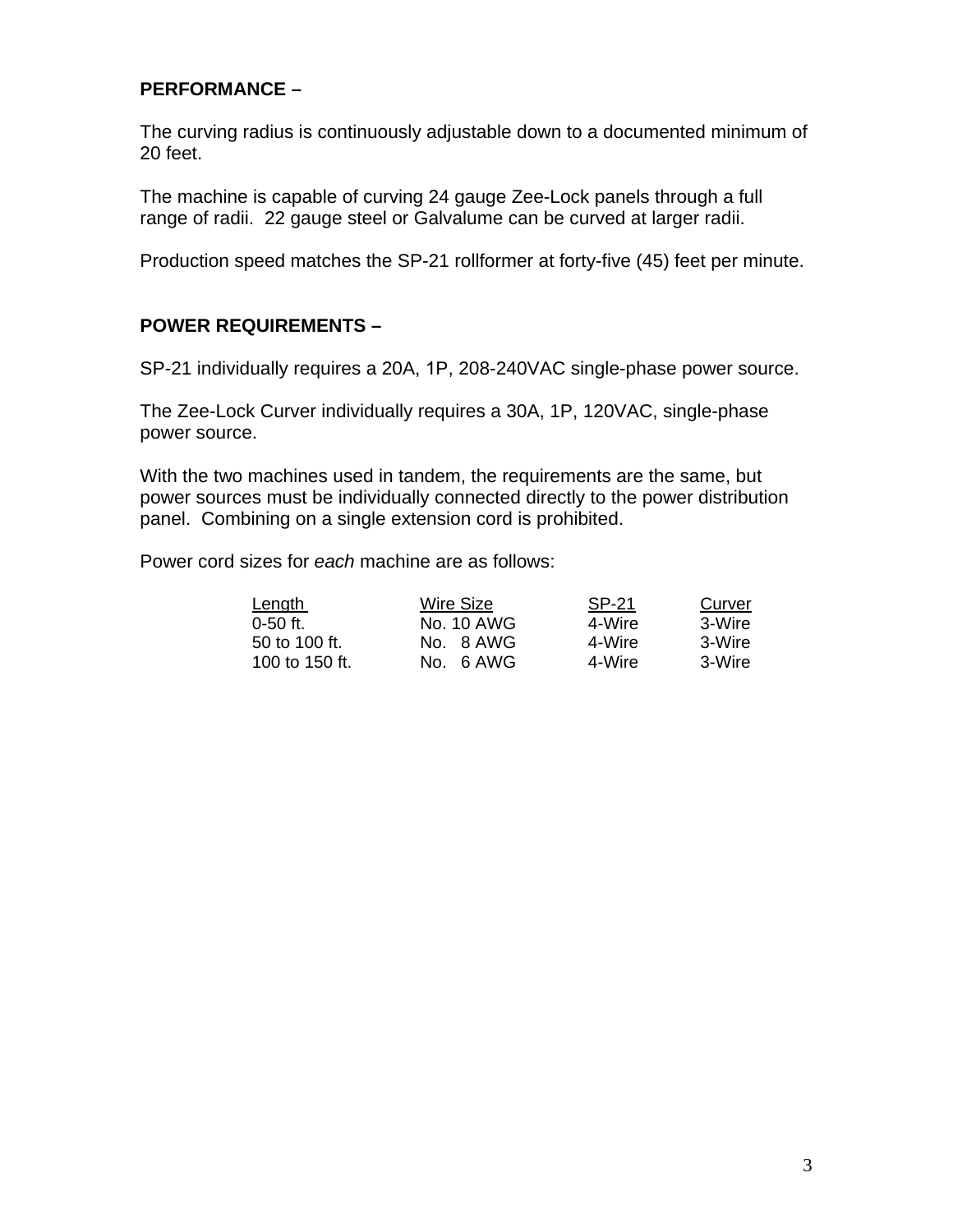#### **MACHINE SETUP**

#### **CURVING PANELS – OVERVIEW**

Curving panels with the Berridge Zee-Lock Curver utilizes longitudinal stretching of the legs to allow curving through the final two passes of the machine. For all except the smallest radii, a single crank handle (A) adjusts the offset of the final passes in an ideal path to form the radius. In some cases B1 and B2 may require adjustment.



OPERATOR SIDE

ENTRY END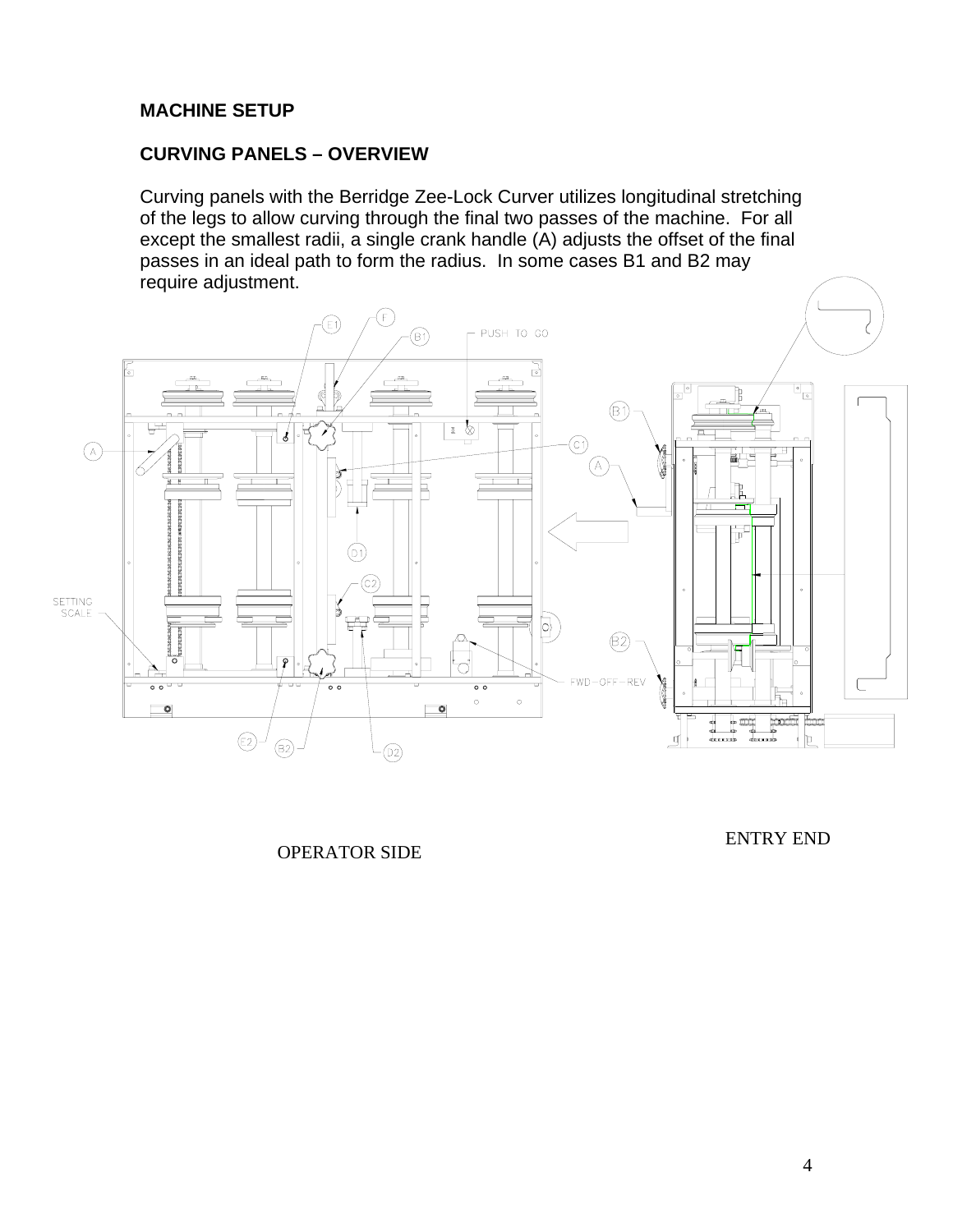

#### **SETTING THE RADIUS**

Note: Berridge Manufacturing Co. policy is to set up and test a leased machine for the first radius before shipping to the lessee. Subsequent changes, if required are the responsibility of the lessee. Prior to making any adjustment to the curver,

consult Berridge Manufacturing Company Roll Former Department at 1-800-303- 0811.

In general, the curving radius is set with the RADIUS setting crank (A) at the top left corner of the machine. Clockwise turns increase radius while counterclockwise turns decrease the radius. The practical adjustment range is 0 to 4.0 allowing radii from approximately 20 feet to 170 feet. Beyond 170 feet radius, the standard 24 gauge Zee-Lock panels will conform to the substrate without curving in the machine.

STRETCHER ROLLERS – There are four sets of stretcher rollers on the machine. Two sets, C1 and C2, stretch the vertical legs. D1 and D2 stretch the top horizontal portions of the legs. These are all set at the factory. For reference, the settings are specified in the grayed area of the CURVING PERFORMANCE CHART (Figure 3). E1, E2 and the adjustment scale located just before pass 3 pertain to machine alignment and are not to be moved.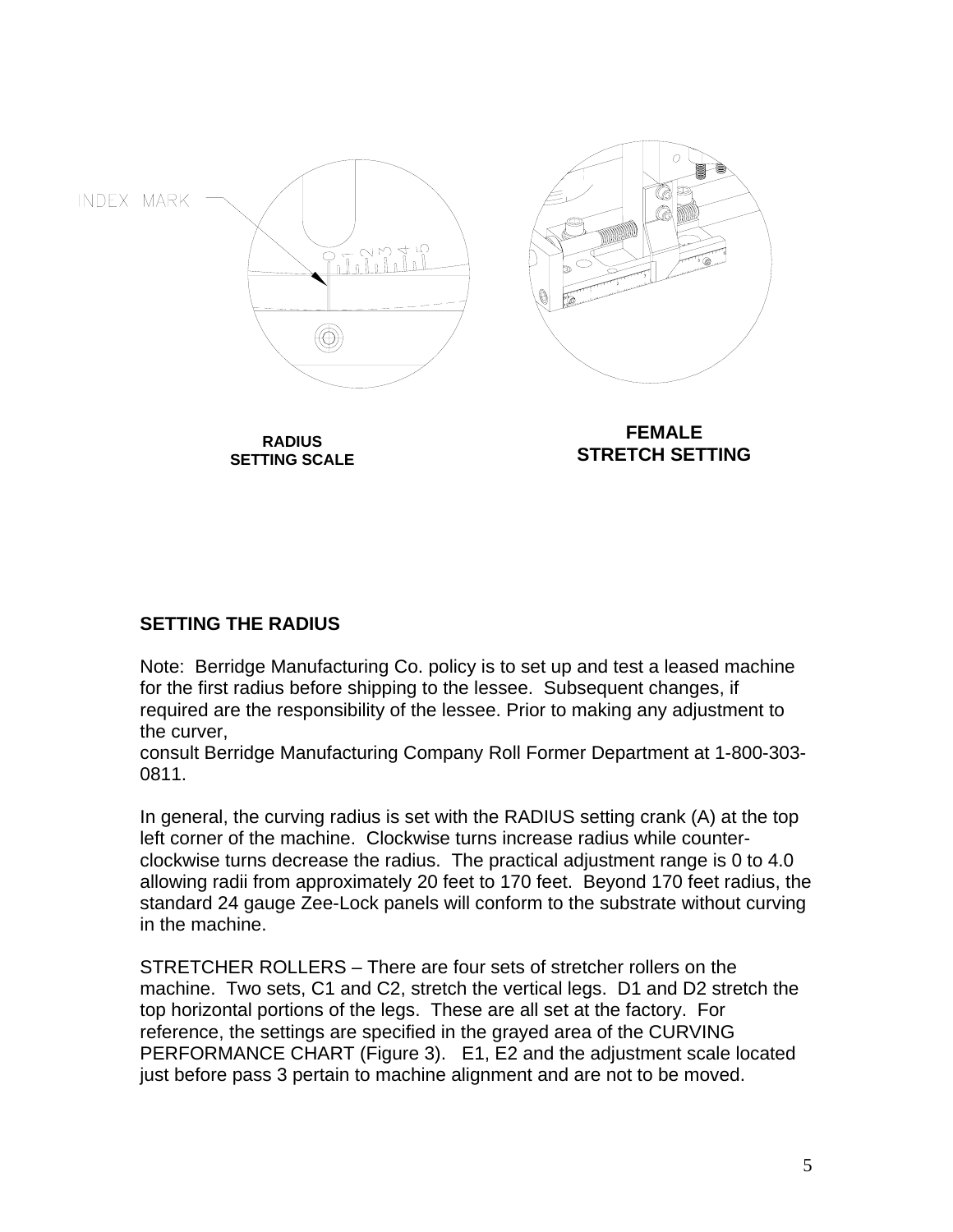The OFFSET SETTING, or the placement of C1 and C2 rollers is readily adjustable using knobs B1 and B2. These are used to equalize the radius of the male and female legs. Moving the rollers toward the top of the vertical leg (turning B1 or B2 clockwise) decreases the radius of that leg. B1 adjusts the radius of the male leg and B2, the female leg. Typically, the machine is adjusted for the correct radius on the female leg. B1 is then adjusted, as required to match the male leg radius to the female leg radius.

The D1 rollers (Figure 1) are adjusted with a 31/64" round gage inserted into the three-roller pyramid. This is a factory setting, but should be checked if performance does not correspond to the Chart.

C1, C2, and D2, roller clearances are set with a feeler gauge to clearances as specified in the Curving Chart.



Figure 1 Figure 2



#### **DETERMINING SETTINGS**

Refer to the ZEE-LOCK CURVING PERFORMANCE CHART (figure 3) to determine settings. This chart provides initial values for settings. Fine-tuning may be necessary due to variations in steel coils, ambient temperature, etc.

RADIUS SETTING - Begin by following the numbers down the Radius (left) column to find the listed radius (feet) that is nearest to your required radius. Follow horizontally to the right to the number listed. This is the Radius Setting for final pass to be set with Crank A.

The STRETCH SETTING is fine-tuned with knobs B1 and B2 provided between the second and third passes. Read the setting on the ruler scales at the pointers. Adjustments for each side of the panel are separate to allow equalizing the radius of male and female legs of the panel. Turning the knob clockwise reduces the radius to make a tighter bend.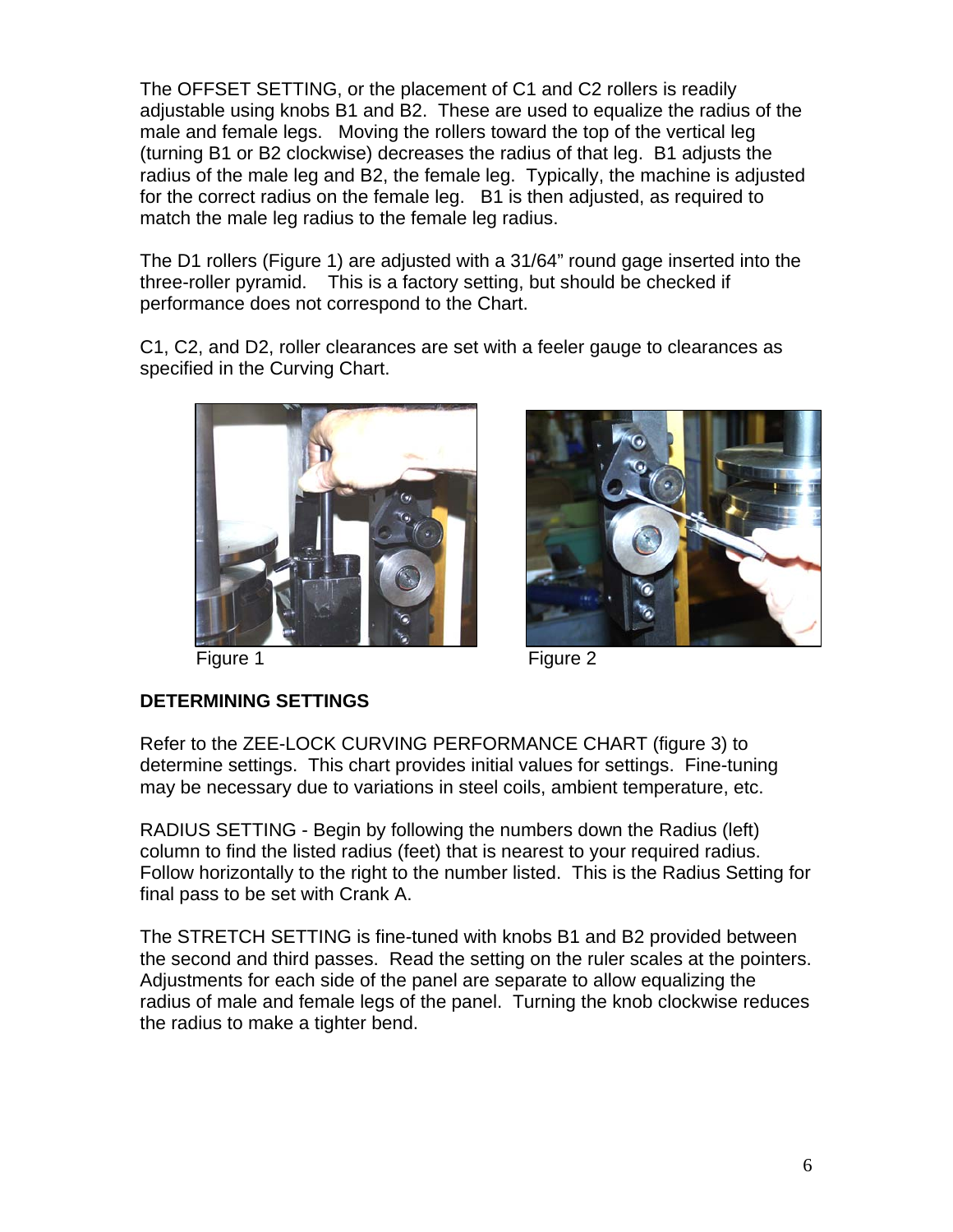#### **RUNNING THE PANEL**

The machine operator turns the Forward/Reverse switch to the left for Forward. The motor will start and run freely. To run a panel, insert into right hand end of the machine (facing the control switches) with the female side to the bottom.

At the top of the machine push the Green jog button to run the panel through the machine. This engages the electric clutch. The Green button must be held down to run the panel. Rest panel on lower roller. Maintain the panel level as it enters the machine and exits the machine**. Panel must be well supported during entry and exit procedures. One person every ten feet of panel length is recommended**.

Always remove any build-up of strippable vinyl from the rolls, the females in particular. A small amount of spray lubricant such as WD-40 is helpful in preventing a build-up. Excess oil can make the machine slip.

Should there be a jam, immediately stop the machine by releasing the Green button. Let motor coast to a full stop. Move Forward/Reverse switch to the right to reverse machine. In most cases the panel can be backed out without cutting.

#### **CHECKING THE PANEL**

Form a Curved Zee-Lock panel with a chord length at least eight (8) feet long (figures 4 & 5). Placing the panel on edge (its side) on a flat surface, measure the height of the arch from the center of an eight-foot straight edge. Compare this height with the "H" dimension given for your desired radius in the CURVING CHART BASED ON 96" CHORD LENGTH (figure 6).

Turn the panel over and measure the height along the opposite side of the panel. Check for equality with the first side to insure that both legs are curved to the same radius.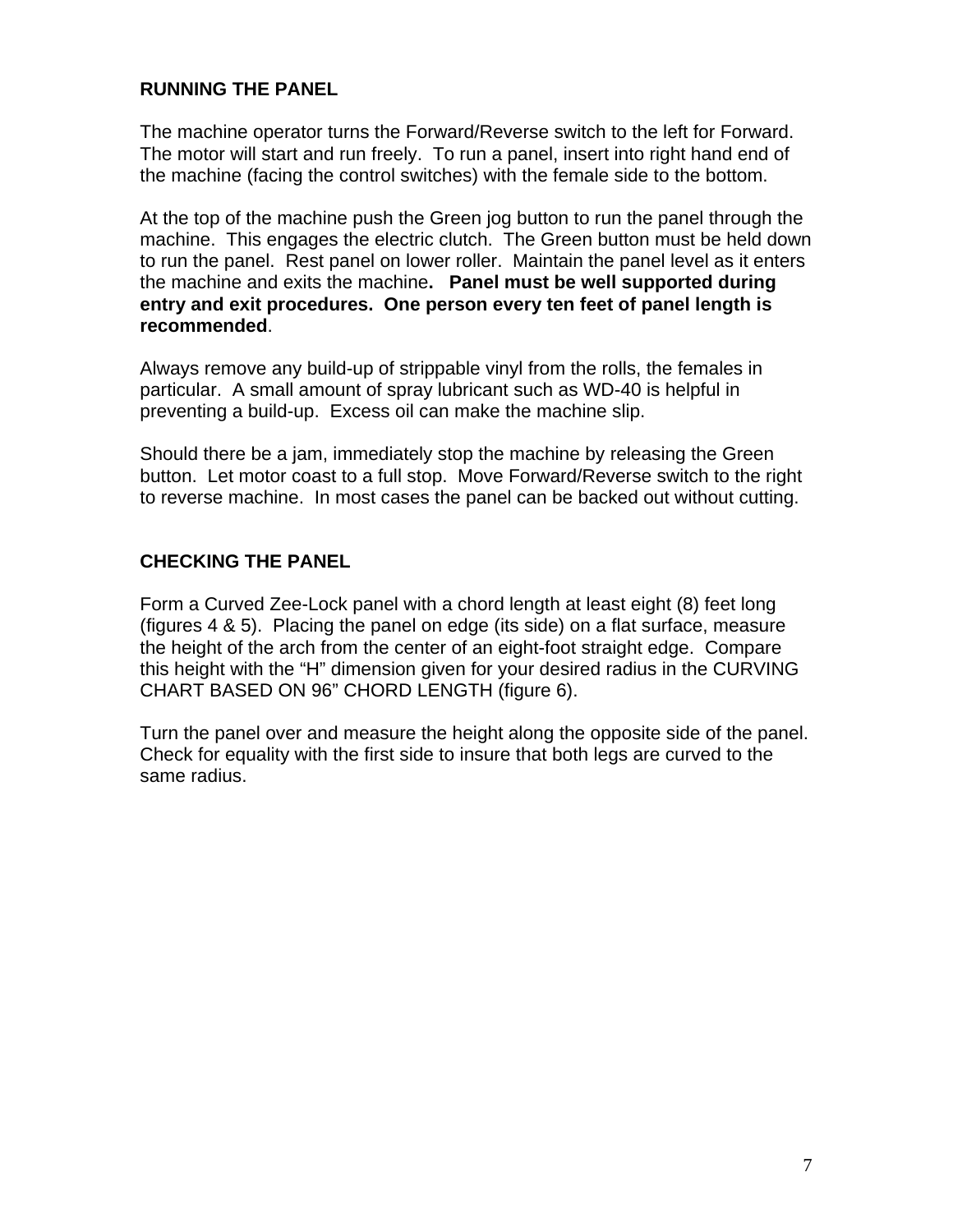### **CURVING PERFORMANCE CHART** FOR THE BERRIDGE ZEE-LOCK CURVING MACHINE

|                    | <b>RADIUS SETTING</b><br>CRANK (A)<br><b>RANGE -1 TO 3.6</b> | <b>OFFSET SETTING</b> |       | INFORMATION ONLY (FACTORY SETTINGS) |                 |                 |       |
|--------------------|--------------------------------------------------------------|-----------------------|-------|-------------------------------------|-----------------|-----------------|-------|
| <b>RADIUS (FT)</b> |                                                              | $B-1$                 | $B-2$ | <b>STRETCH SETTINGS</b>             |                 |                 |       |
|                    |                                                              |                       |       | $C-1$                               | $C-2$ ( $DIA$ ) | $D-1$ ( $DIA$ ) | $D-2$ |
| 180                | $-0.3$                                                       | 2.63                  | 3.03  | 0.100                               | 0.129           | 31/64           | 0.100 |
| 128                | 0.3                                                          | 2.63                  | 3.03  | 0.100                               | 0.129           | 31/64           | 0.100 |
| 77                 | 0.7                                                          | 2.63                  | 3.03  | 0.100                               | 0.129           | 31/64           | 0.100 |
| 64                 | 1.1                                                          | 2.63                  | 3.03  | 0.100                               | 0.129           | 31/64           | 0.100 |
| 59                 | 1.5                                                          | 2.63                  | 3.03  | 0.100                               | 0.129           | 31/64           | 0.100 |
| 42                 | 1.8                                                          | 2.63                  | 3.03  | 0.100                               | 0.129           | 31/64           | 0.100 |
| 39                 | 2.2                                                          | 2.63                  | 3.03  | 0.080                               | 0.129           | 31/64           | 0.100 |
| 34                 | 2.5                                                          | 2.75                  | 3.03  | 0.080                               | 0.129           | 31/64           | 0.100 |
| 28                 | 2.9                                                          | 2.75                  | 3.03  | 0.080                               | 0.129           | 31/64           | 0.100 |
| 24                 | 3.3                                                          | 2.5                   | 3.28  | 0.080                               | 0.129           | 31/64           | 0.100 |
| 20                 | 3.6                                                          | 2.5                   | 3.28  | 0.080                               | 0.129           | 31/64           | 0.100 |

NOTE: SETTINGS FOR CRANK A, B-1, B-2 ARE GOOD STARTING POINTS. MAKE CORRECTIONS AFTER RUNNING A SAMPLE.

Figure 3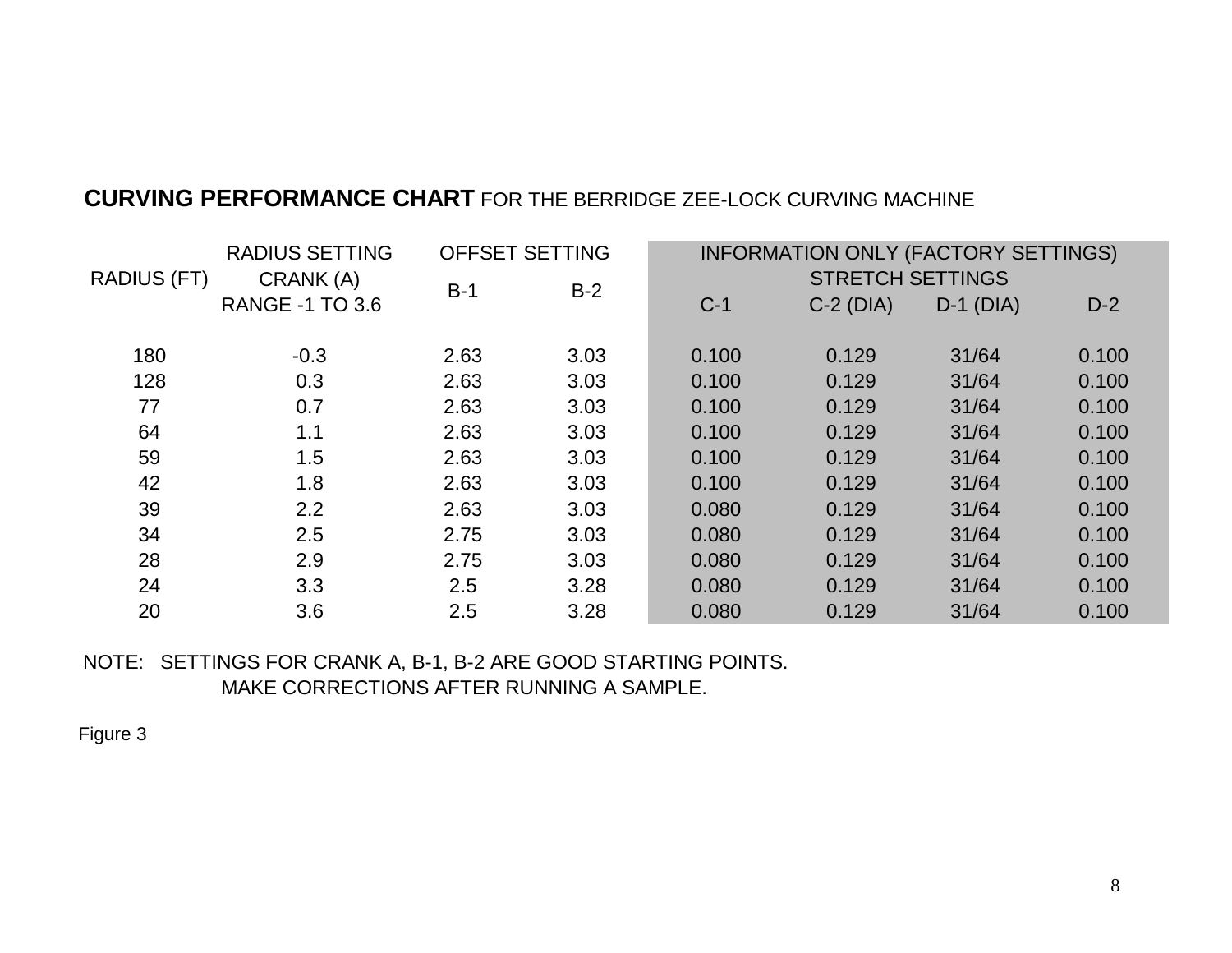EXAMPLE: Referring to the CURVING CHART BASED ON 96" CHORD LENGTH (figure 6) , for a 25.34-foot radius (nearest to our 25 foot radius), the arch height will be 3.8125 or 3-13/16 inches at the center of the eightfoot straight edge. Should the measured height "H" be more than 3-13/16 inches, the radius is too small. Should the measured height "H" be less than 3-13/16 inches, the radius is too large. Adjust the RADIUS SETTING (Crank A) to correct. Normal variations between lots of steel coil, ambient temperatures, and other factors will cause differences from the CURVING PERFORMANCE CHART.

Should the radii of the opposite sides not be equal, adjust the STRETCH SETTING (B1, B2) of the side that is out of dimension. Increasing the STRETCH SETTING will increase (flatten) the radius and decrease the arch height (H). Decreasing will decrease (tighten) the panel radius and increase the arch height (H).

EXAMPLE: Moving the STRETCH SETTING from 2.5 to 2.75 inches increases the panel radius. The arch height (Dimension "H") will be less.

Note: Our tests have shown that up to a plus or minus ten (10) percent difference between the formed radius and the structure radius is tolerable. For example, if the target is a fifty-foot radius and the panel radius measures between forty-five (45) and fifty-five (55) feet, the panel will work satisfactorily. With stiffer 22-guage and Galvalume panels, the tolerance should be reduced to approximately five (5) percent.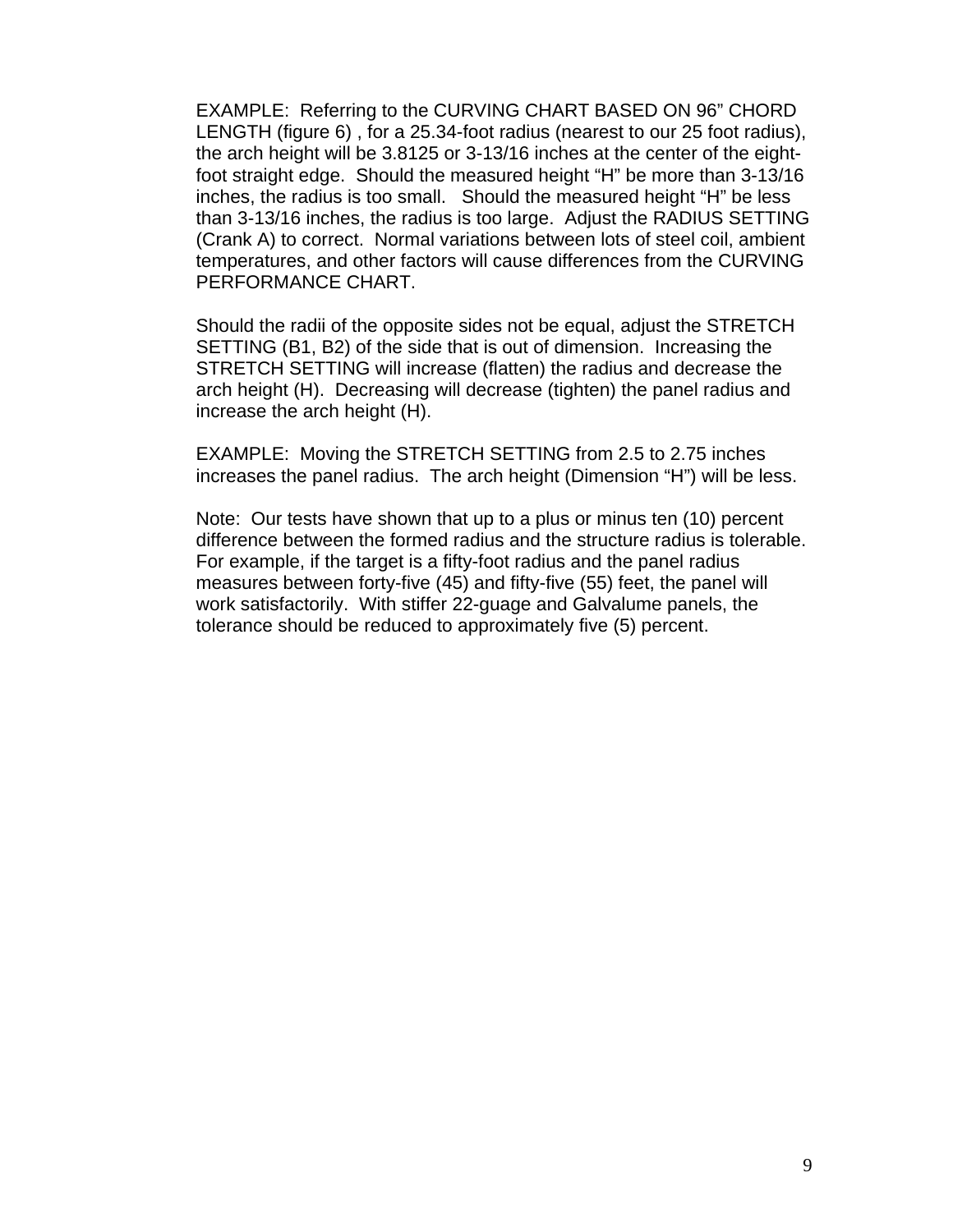



(Figure 5) Measuring panel radius using a tape and 96-inch long straight edge.

#### **QUALITY EXAMINATION**

Examine the panel for waviness in the legs caused by too much stretching relative to the radius.

Too little stretch relative to the radius results in the pan being arched or bowed upward. The pan should be flat within approximately a 1/8 inch with the tightest of radii. Additionally, too little stretch can cause the legs to flare outwards. A small degree of flare of the legs along mid-portion of the panel is normal.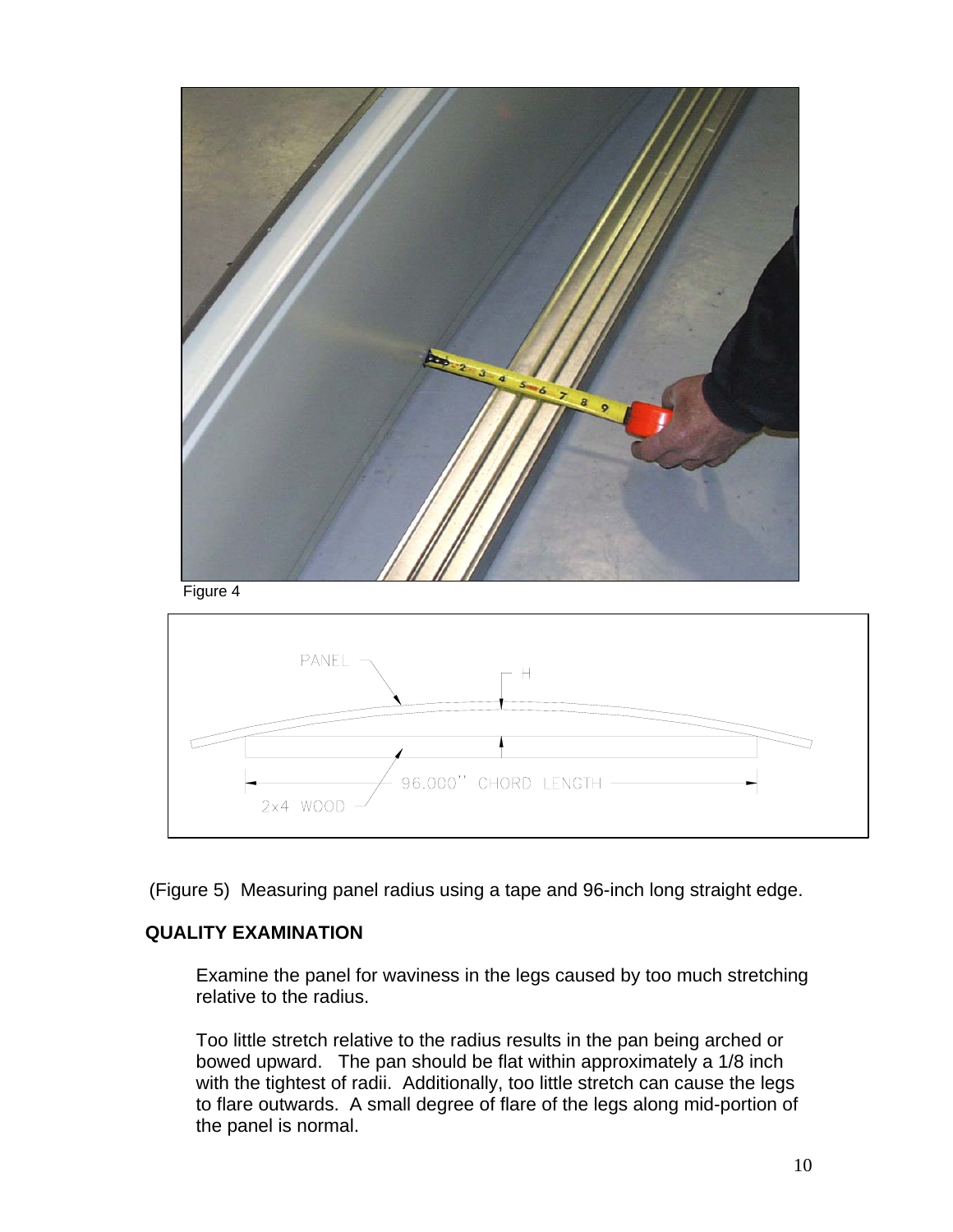Kinking along the shoulders of the panel indicates too little stretch for the radius attempted. Generally, while the panel is being curved, loud "popping" or "snapping" sounds indicate that kinking is occurring.

#### **CURVING ZEE-RIBS**

Zee-Ribs are curved with dies at the top of the machine. In general, the radius setting must be increased from that used for the panel. Start with one counter-clockwise turn of Crank (A) from the setting used for the panel.

The stretcher, located between passes 2 and 3, is adjusted with loosening the retaining bolts and moving the assembly in slots. Re-tighten bolts after moving. Move toward the operator for a smaller radius, away for a larger radius. The stretcher rollers must stretch the upper part of the rib.

The machine accommodates 2-inch ribs with and without vinyl Weatherseal and 3-inch ribs with and without vinyl, without die changes.

Zee-Ribs are inserted at the top, right hand of the machine with the bottom (foot) leg down.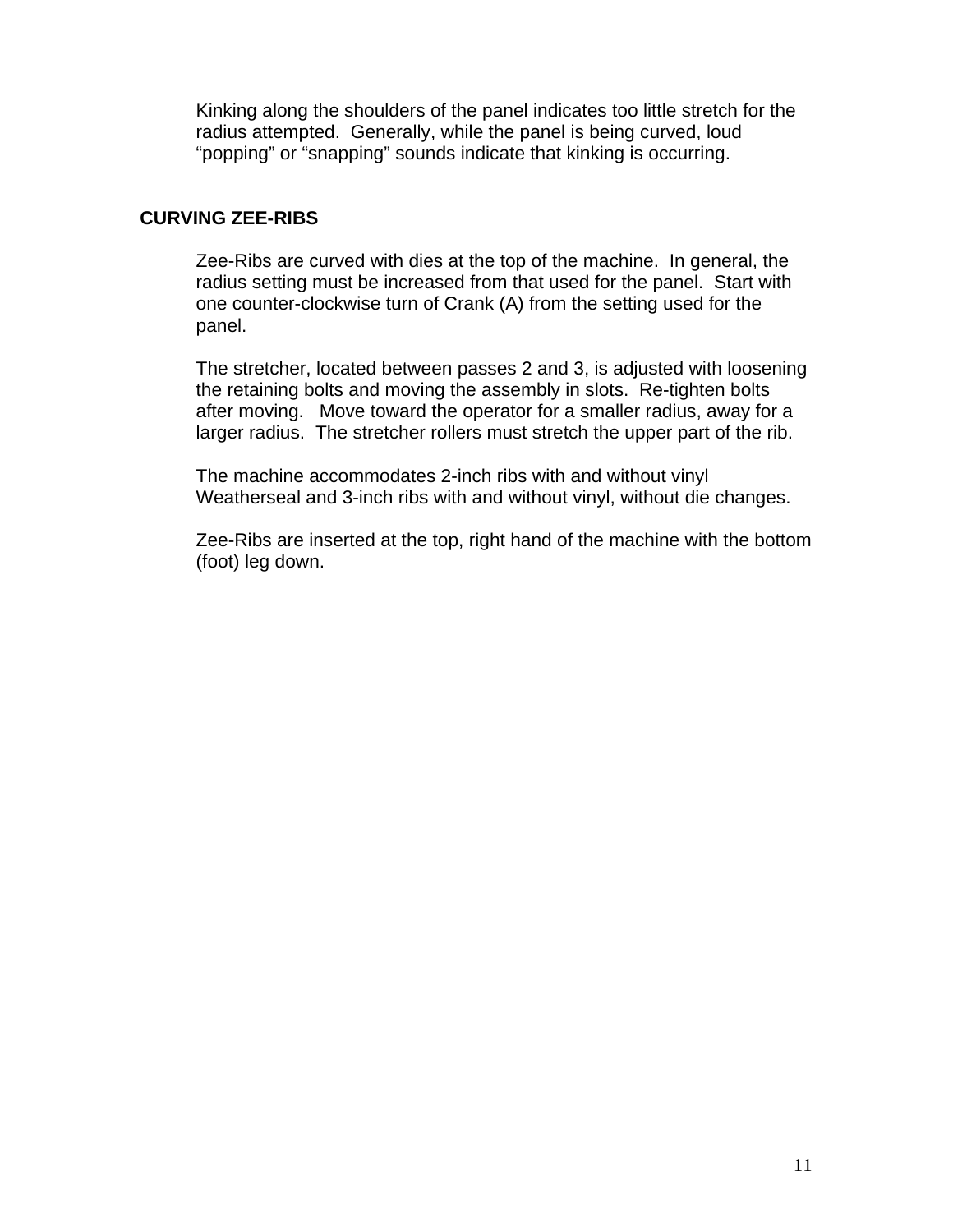#### **CURVING CHART BASED ON 96" CHORD LENGTH**

| <b>RADIUS</b> | DIM "H" | <b>RADIUS</b> | DIM "H"        | <b>RADIUS</b> | DIM "H" |
|---------------|---------|---------------|----------------|---------------|---------|
| 170.69        | 0.5625  | 48.08         | $\overline{2}$ | 28.07         | 3.4375  |
| 153.63        | 0.625   | 46.63         | 2.0625         | 27.57         | 3.5     |
| 139.67        | 0.6875  | 45.27         | 2.125          | 27.10         | 3.5625  |
| 128.03        | 0.75    | 43.98         | 2.1875         | 26.63         | 3.625   |
| 118.19        | 0.8125  | 42.76         | 2.25           | 25.76         | 3.75    |
| 109.75        | 0.875   | 41.61         | 2.3125         | 26.19         | 3.6875  |
| 102.44        | 0.9375  | 40.52         | 2.375          | 25.76         | 3.75    |
| 96.04         |         | 39.49         | 2.4375         | 25.34         | 3.8125  |
| 90.40         | 1.0625  | 38.50         | 2.5            | 24.55         | 3.9375  |
| 85.38         | 1.125   | 37.57         | 2.5625         | 24.17         | 4       |
| 80.89         | 1.1875  | 36.68         | 2.625          | 23.80         | 4.0625  |
| 76.85         | 1.25    | 35.83         | 2.6875         | 23.44         | 4.125   |
| 73.20         | 1.3125  | 35.02         | 2.75           | 23.10         | 4.1875  |
| 69.88         | 1.375   | 34.25         | 2.8125         | 22.77         | 4.25    |
| 66.84         | 1.4375  | 33.51         | 2.875          | 22.44         | 4.3125  |
| 64.06         | 1.5     | 32.80         | 2.9375         | 22.13         | 4.375   |
| 61.51         | 1.5625  | 32.13         | 3              | 21.82         | 4.4375  |
| 59.14         | 1.625   | 31.47         | 3.0625         | 21.52         | 4.5     |
| 56.96         | 1.6875  | 30.85         | 3.125          | 21.23         | 4.5625  |
| 54.93         | 1.75    | 30.25         | 3.1875         | 20.95         | 4.625   |
| 53.04         | 1.8125  | 29.67         | 3.25           | 20.68         | 4.6875  |
| 51.28         | 1.875   | 29.12         | 3.3125         | 20.41         | 4.75    |
| 49.63         | 1.9375  | 28.59         | 3.375          | 20.15         | 4.8125  |
|               |         |               |                | 19.90         | 4.875   |

DIMENSION "H" IS THE HEIGHT IN INCHES AT CENTER OF 96" CHORD RADIUS IS IN FEET.

#### Figure 6

#### **TANDEM SETUP AND OPERATION**

OVERVIEW - Operating the Zee-Lock Curver in tandem with an SP-21 is a simple and effective way of reducing the labor of handling panels twice. The SP-21 and the Curver are roughly aligned on a level floor so that the panel flows directly from the rollformer into the curver.

COUPLING AND ALIGNMENT – Pin-on links are provided to connect the machines. Two links are parallel and the third, shorter link (No. 2 see figure 7) is a diagonal brace between them. After visually aligning the machines on a level floor, the links are pinned in place to hold the alignment. Do not force the installation of the links. Their purpose is only to assure that the machines are aligned and maintain that alignment as the panel passes from the rollformer to the curver.